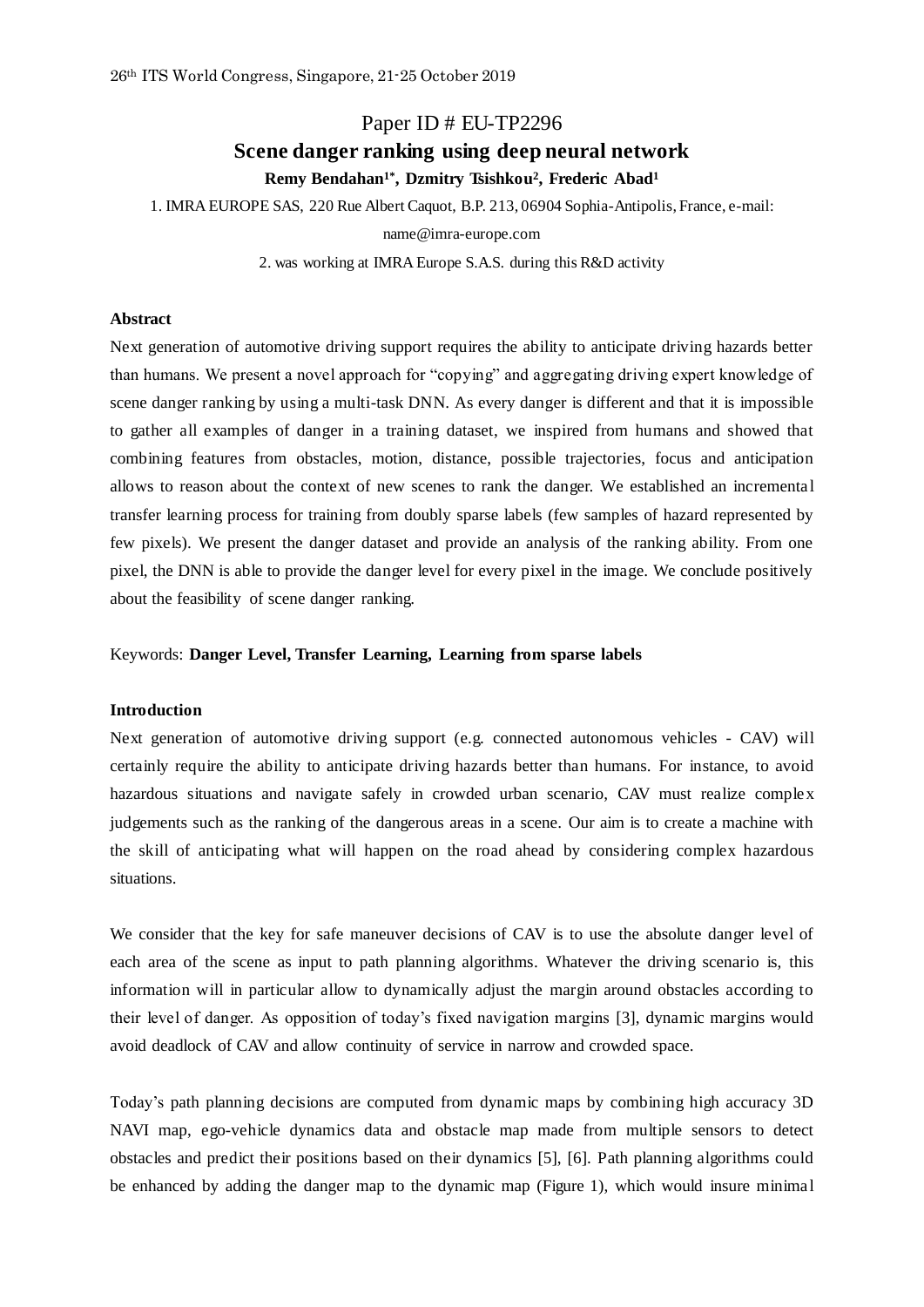risk during navigation (safest path).



<span id="page-1-0"></span>**Figure 1 – Danger Level Map allows the computation of the safest path that anticipates possible risks and decides their level**

In this paper, we will present our approach for "copying" and aggregating driving expert knowledge of scene danger ranking by using deep neural network (DNN). In section 'Related works', we will review prior art on danger estimation and position our contributions. In section '[End-to-End DNN for scene](#page-2-0)  [danger ranking](#page-2-0)', we will describe and justify how we aim to cover all dangers (felt by humans) in every scene in a comprehensive way. We will show how we plan to cope with the facts that every danger is different and that it is impossible to gather all examples of danger in a training dataset. As real hazards are much less frequent that non-hazardous situations, we will show how we cope for training a DNN from doubly sparse labels (few samples of hazard represented by few pixels in input images). This is done by incremental transfer learning of multi tasks inspired from human reasoning. In section '[Experiments](#page-4-0)', we will present how we gathered the most important dataset: the dataset of danger levels. Next, we will describe in details the DNN architecture and the training process. We will discuss the achievements and explain why we concluded positively about the feasibility of absolute scene danger ranking from knowledge captured based on subjective danger level appraisal. Finally, we will conclude and propose the next actions to demonstrate large-scale danger raking ability of a DNN.

## **Related works on danger and risk assessment**

In [\[11\]](#page-9-2) the authors predict generic (not specifically driving) accidents in an agent-centric way using a soft-attention Recurrent Neural Network (RNN) modelling the interactions between the agents or static regions involved in the accidents. This system cannot cope with sparse labels, cannot estimate levels of danger when there is no danger event explicitly happening and it cannot handle situations with simultaneous multiple potentially dangerous objects.

In [\[4\]](#page-8-1), the authors calculate the level of danger of vehicle collision with in-path pedestrians based on pedestrian distance, response distance and braking distance. In [\[10\]](#page-9-3) the authors observe that irregular motion behavior and low illumination are additionally sources of threat. These systems strongly assume that obstacle detection is always successful and either rely on limited types of dangerous scene elements or limited danger clues.

In [\[1\]](#page-8-2), the authors propose a method to identify the current Traffic Scene (TS) from a multiplicity of modalities and to classify this TS as dangerous by using a neural network trained on TS labelled as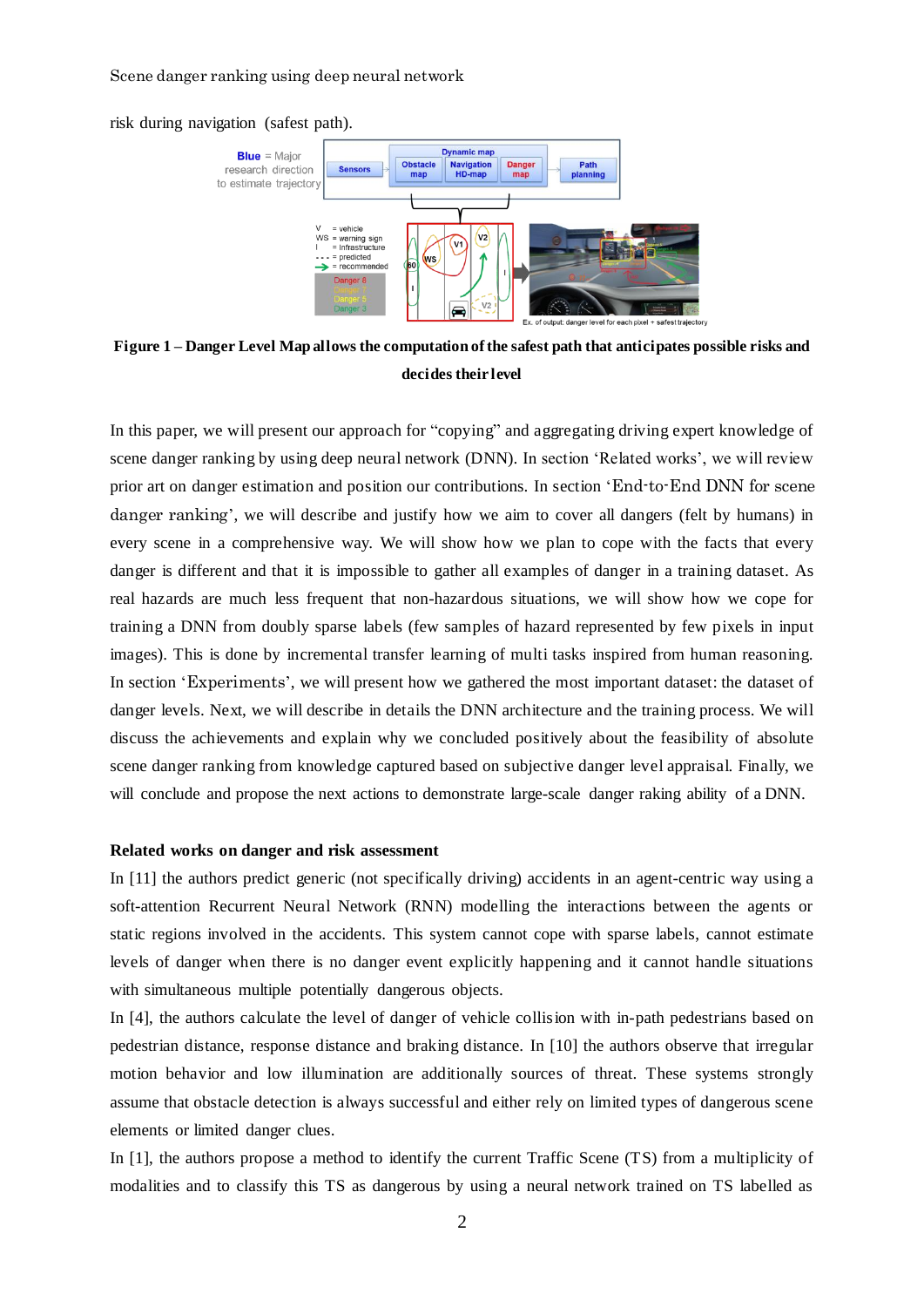dangerous using predefined rules. This system is limited to recognize situations inside the range of finite rules hard-coded by humans. Additionally, this system cannot identify the scene elements that make the situation dangerous which is necessary for safest path computation.

In [\[9\]](#page-9-4), the authors design a Markov Chain model to predict the driving risk status from instantaneous driving risk levels determined in time-to-collision (ttc) and time-headway (thd) two-dimension plane and feature vectors made from information such as vehicle movement, traffic, environmental status and obstacle detection. This model is based on high level information, and does not use any intermediate information coming from the input of imaging sensors (LIDAR, camera). Its prediction is therefore blind to events that are not taken into account by the vector features (crossing animal, flare blinding the driver…) and do not localize hazards.

From the literature, we can understand that an ideal danger prediction model should be able to handle sparse labels and situations where the danger is not yet developing or when multiple elements in the scene are potentially dangerous. The model should not be limited by hard-coded rules and should identify all the hazardous elements in the scene. Finally, the model should not depend explicitly on obstacle detection and should instead benefit from all features available from the imaging sensors.

## <span id="page-2-0"></span>**End-to-End DNN for scene danger ranking**

As previously stated, each hazardous situation is unique but yet humans (drivers) have developed the ability to reason about the context of the scene to safely drive in each new situation. In [\[7\]](#page-9-5), the authors analyze how drivers detect and respond to roadway hazards and propose a framework of hazard avoidance. They introduce the definitions of hazards, their precursors, the prioritization of precursors. Monitoring of hazards is described as resulting from overt and covert attention mechanisms. Indeed, while facing a hazardous situation (during driving), human drivers cannot explain how they decide about hazard locations, hazard priorities and vehicle control. It confirms that prioritizing hazard is a covert mechanism and thus there is no perfect objective measure of hazard (localization and priority level). The danger ranking DNN must reproduce subjectively appraised danger locations and levels.

Drivers (experts) are however better to explain their subjective decisions a posteriori (e.g. by watching recorded videos). Questionnaires could have been useful to gather the required training dataset. But unfortunately, we could never gather enough hazard samples to insure high reliability in training end-to-end DNN using solely danger locations and levels as image labels. This is why we propose a DNN architecture that combines the information used by human for reasoning about hazards.

#### *DNN architecture inspired from human reasoning*

When expert drivers are asked to explain a posteriori why they decided to react to hazards, several keywords appear relevant: **obstacles, motion, distance, possible trajectories, focus and hazard anticipation**. These are key concepts that most probably allow humans to reason over scenes in order to successfully handle new situations. But the state of art in driving psychology and behavior analysis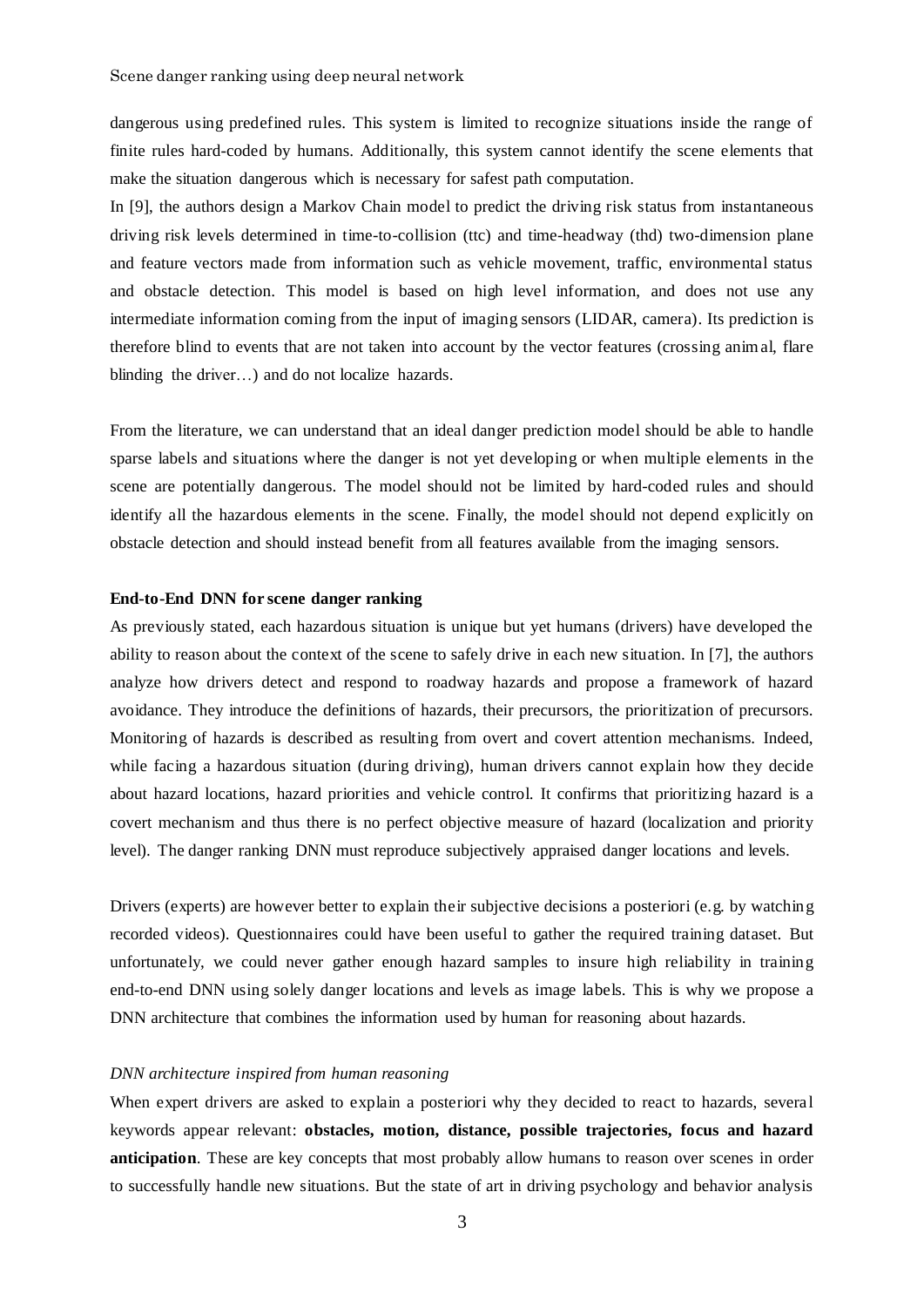[\[7\]](#page-9-5) does not explain how to efficiently combine this information to decide about hazards.

We aim to provide end-to-end multi task deep neural network that takes an image or a time series of images as input, generates the above-mentioned relevant information, and uses them to generate a pixel-wise danger ranking image as output [\(Figure 1\)](#page-1-0). Major arguments towards end-to-end learning are: first, by learning a deep neural network end-to-end we could optimize every neural connection at once, which is the most efficient way of training (especially when we do not know how to combine key information); second, end-to-end learning is adapted to modelling abstract concepts (e.g. danger, its ranking and its anticipation); and third, the end-to-end trained neural network is easily transferable and compatible with all deep learning frameworks, so our danger ranking deep neural network could be easily installed as a building block of any automotive systems.

## *Training via incremental transfer learning*

The danger ranking training method we are proposing enables to train from sparse labels a deep neural network to identify within images or image sequences the regions of various danger levels. We have designed a specific deep transfer learning [\[8\]](#page-9-6) curriculum which both compensates for the sparsity of training data and ensures that our system will learn and take advantage of the multiple key concepts used by expert drivers' reasoning. Such achievement is possible thanks to the decomposition of the training procedure into several training steps including generic (A) and specific image recognition (B), specific motion and distance estimation (C), object trajectory prediction (D) and focus on potential danger areas (E) acquired through saliency and eye tracking. The process we have designed, illustrated in [Figure 2](#page-3-0), starts by training blocks to learn generic knowledge with larger amount of training data and next transfers the learning to following blocks learning more specific knowledge with not enough training samples to be learned as standalone processes.



Figure 2: Flow chart of transfer knowledge learning

<span id="page-3-0"></span>The two object recognition blocks (A) and (B) allow the training method to first learn the features necessary for classifying any object and next classifying specific objects related to the automotive context. Distance and motion estimations (C) ensure learning the features to understand how the objects are positioned with respect to the ego-vehicle and how they move in the environment. Object trajectory prediction (D) allows learning how objects will move with respect to each other (chain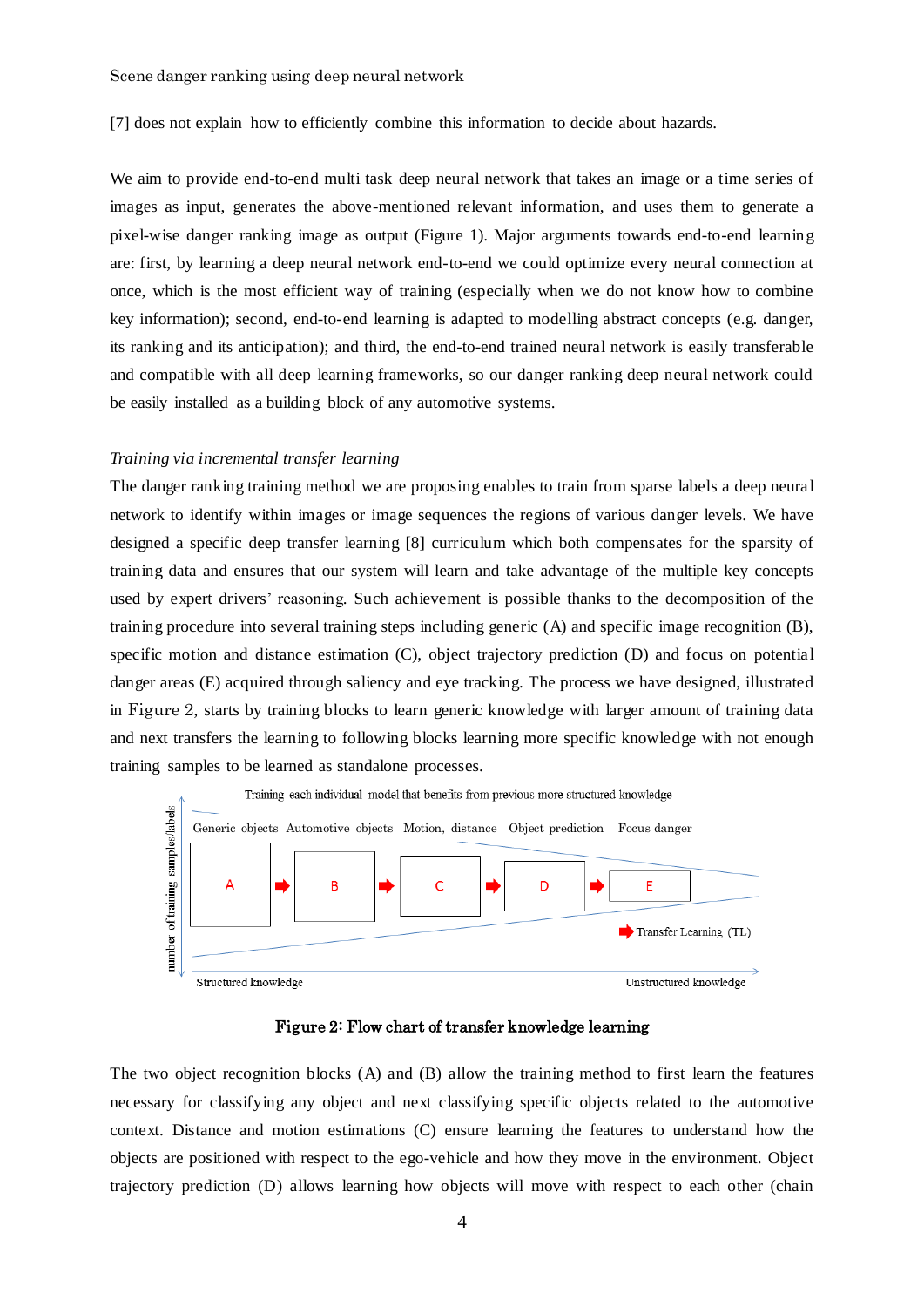effect). Saliency-based danger focusing (E) trains the method for learning how humans react to new hazardous environment. Finally, the end-to-end deep neural network (combined knowledge - F) includes the top layers of the transfer learning blocks, thus receiving the trained features associated to each previous knowledge as shown in [Figure 3](#page-4-1). As can be seen in [Figure 2](#page-3-0) and [Figure 3](#page-4-1), the transfer learning is incrementally applied to transfer the most structured (object-wise) and dense knowledge (e.g. A and B) to the less structured (saliency, danger) and sparse knowledge (e.g. E, F).



Figure 3: Flow chart for knowledge combination.

## <span id="page-4-1"></span><span id="page-4-0"></span>**Experiments**

In our experiments, we have used the transfer learning process as described above. The combined knowledge (DNN-F in [Figure 3](#page-4-1)) corresponds to the final end-to-end DNN that could optimally combine the different information to finally evaluate for each pixel, the danger location and its level. This DNN plays a role of integrator or "chef d'orchestre".

In order to perform series of transfer learning steps one must use similar architectures of DNN, so that each consecutive training starts from a previously trained model and fine-tune it by using a new dataset specific to the new knowledge we want to acquire. Whereas the datasets required to train  $A \sim E$ blocks are rather standard datasets, the dataset required to train the DNN for the 'combined knowledge F' block needs to be labelled with danger location and danger level. This dataset and the final architecture are presented in the next sections.

#### *Dataset of driving situation labelled with sparse labels of danger levels*

The dataset was constructed with the goal to test the feasibility of creating a model for danger localization and ranking using very sparse labels. We agreed on specific criteria of danger definition. The subject who annotated the dataset consistently was looking at still images (looking at video footage will be done in next experiment). The subject was requested to actively search the area with maximum danger level according to the following definition:

• Danger Level-0: no action needed to change ego-car trajectory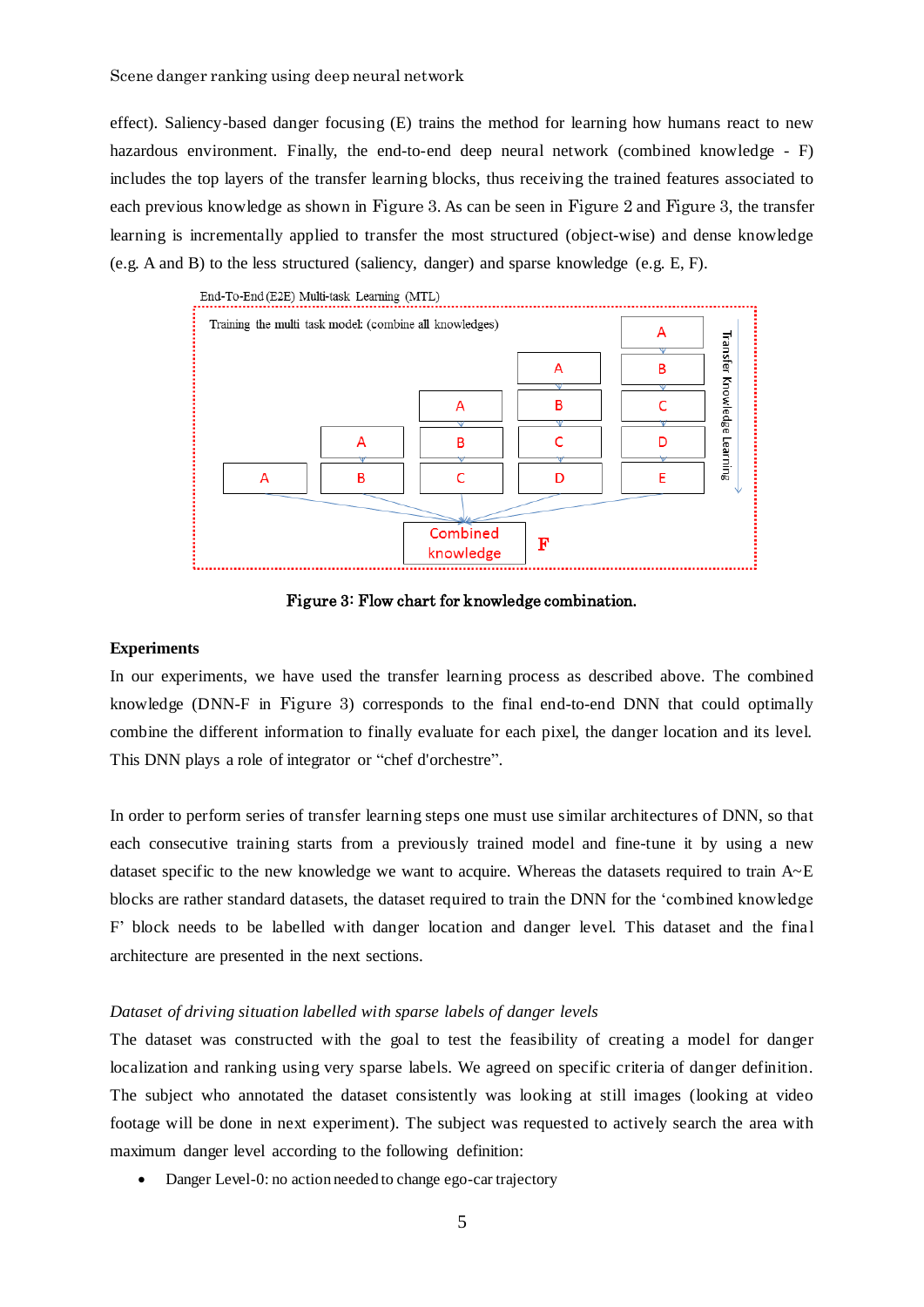- Danger Level-1: anticipatory braking or lane change when collision risk is minimal
- Danger Level-2: controlled braking or lane change with enough time to perform maneuver
- Danger Level-3: rapid braking or lane change or stopping required to avoid collision
- Danger Level-4: emergency braking or violent steering to avoid collision resulting in near miss or eventually a mitigated collision

Current dataset is composed of original cityscapes (3.5K) images (train+val) [\[2\]](#page-8-3). The detailed protocol for danger rating was the followings:

- The subject (16 years experimented driver with no accident record) sees a black screen for 250ms (time to forget previous image taken from typical psychology experiments)
- The subject observes the image  $(640 \times 320)$  up to 1500ms
- The subject clicks with mouse pointer on the object that he considers the most dangerous
- System records the location of the pixels and subjects's reaction time (x, y, reaction time)
- System converts single pixel to a circle of diameter 5% of image (average object size) width
- Danger label is created with Rank of danger between 0-4 (low-high) related to reaction time (T): rank\_danger=  $5*(T-450)/1100$ , where 450ms is the minimum reaction time measured experimentally and 1100ms is normalized corresponding the maximum reaction time of 1500ms measured experimentally.

In this experiment, the danger level is proportional to the time required by the subject to see the dangerous area. The longer the subject searches in the image, the more difficult it is to decide the danger level and the more dangerous/hazardous the situation is. Totally 5 sessions of labelling were made during 2 months of tagging by the same subject. Due to the fact that the same person was used, we expect coherency between labels, danger levels and scenes. This coherency is particularly useful to get absolute danger ranking which will allow the DNN to treat all scenes in the same way. We consider these labels as a good way to capture coherently the subjectivity of self-rating of danger levels. These labels should be a good start for our feasibility study but in the future, they should be complemented and validated by multiple experts such as driving instructors. This will allow to further rely on the input training data and also aggregate the multiple knowledges to finally get a DNN better than a single expert.

#### *Detailed training procedure*

A new architecture of deep neural network FCN8s-Pyramid was proposed. It uses VGG16 for convolutional part and our own design of de-convolutional part inspired by state of art PSP-Network [\[12\]](#page-9-7). The latter part was modified to replace the original ResNet base, for compatibility and training acceleration purposes.

As shown in [Figure 4,](#page-6-0) our multi-task deep neural network architecture (green) shares a single VGG16 convolutional part (blue – block A) trained on ImageNet 1M dataset and combines into one fusion block (green)5 deconvolution parts (input image size 384x384x3, limited by 12GB size of RAM on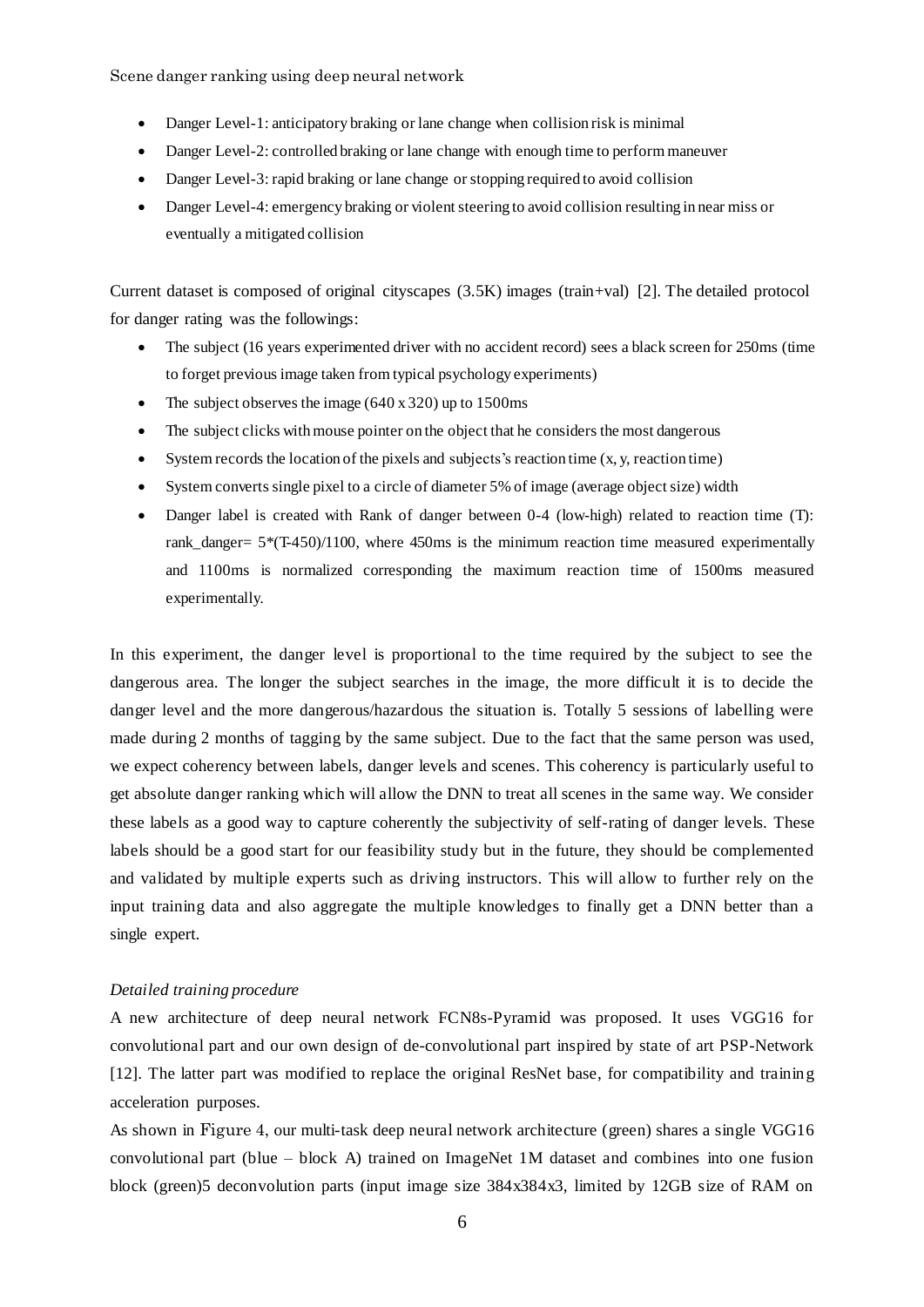modern GPU) each corresponding to a specific transfer learning block (red  $-$  B $\sim$ E). At the time being the block (D) of object prediction is not yet integrated in the architecture. To cope with this lack, we gave during training to the DNN F the access to present and future frames which implicitly include the information about future trajectories.



<span id="page-6-0"></span>Figure 4: Network architecture for multi-task fusion of 5 transfer learning blocks.

The final multi-task danger ranking module (F) that aggregates all transfer learning blocks was trained using very sparse labels as described in the previous section. Using middle level GPU (GTX 1060) of 6GB of RAM, each block was individually trained with a task specific dataset (public domain datasets) and fine-tuned on own recorded videos. We could complete the training in 1 week and achieved 10 fps for inference processing. Depth Map  $\overline{a}$  and  $\overline{a}$  and  $\overline{a}$ 

# *Experimental results and discussion*

We aimed to confirm the merit of combining the different information for the task of danger ranking. The visual interface to analyze live danger level maps and those of transfer learning blocks is shown on [Figure 5](#page-6-1). Activation maps show the importance of image area (red=high level, blue=low level, black=non-important) for each transfer learning block for final decision of danger rank for each pixel.



<span id="page-6-1"></span>Figure 5 Results of danger ranking and transfer learning blocks (low danger levels not shown)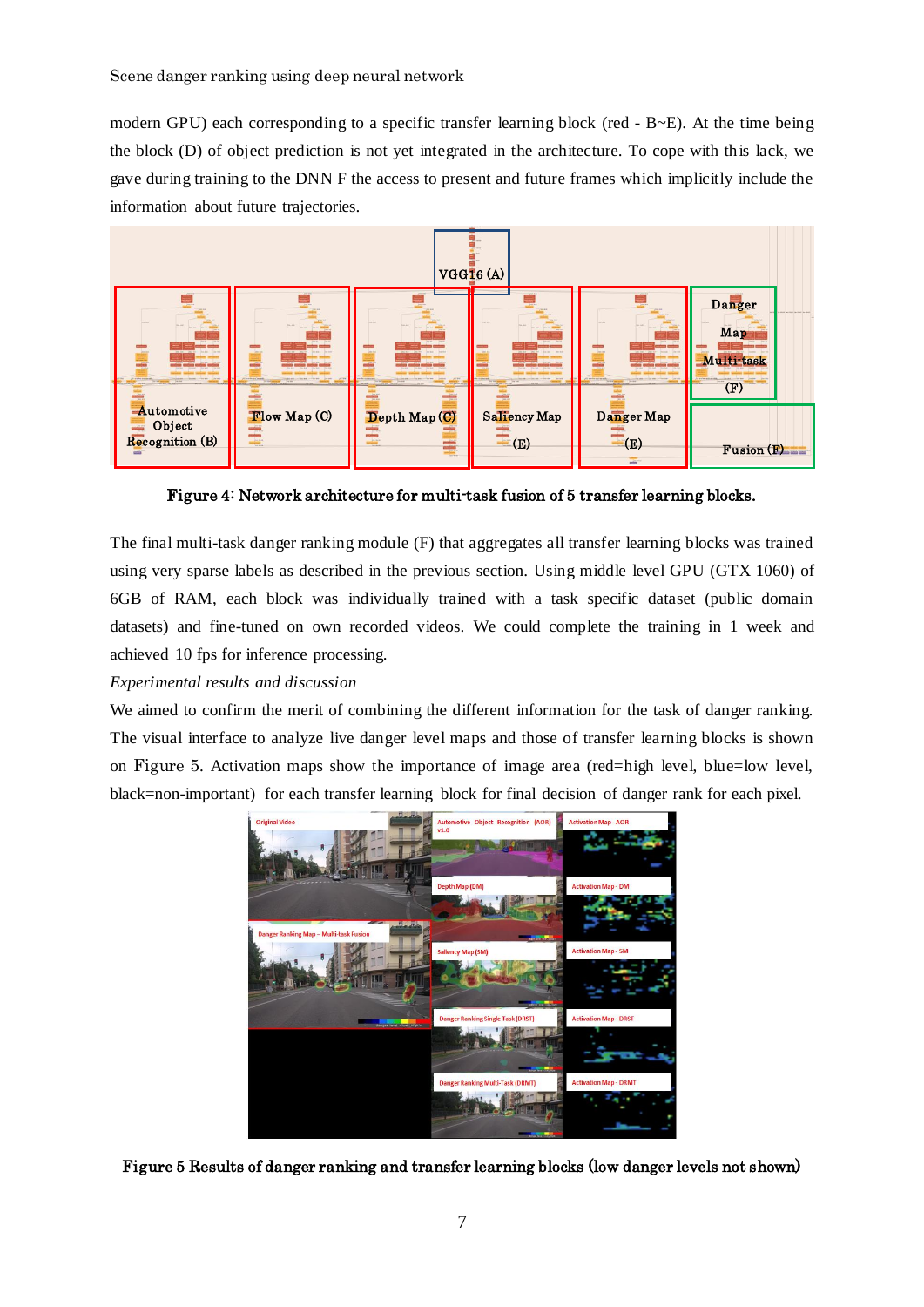The analysis of activation maps demonstrates how differently each transfer learning block focuses on the most important image area from its own perspective:

- Automotive object recognition (B): mostly focused on objects on the right, including main focus on nearby pedestrians. We hypothesize that this block is directly looking for objects.
- Depth map (C): major focus on the road center. We hypothesize that this block estimates free space.
- Saliency map (E): major focus on horizon. We hypothesize that this block aims to detect newly appearing object in long range (in case of empty road).
- Danger ranking single-task (E): focused mostly on close road area. We hypothesize that this block is looking for nearby obstacles on a road.
- Danger ranking multi-task (F): very narrow but high-level focus on results of above blocks. We hypothesize that this block plays a role of integrator of information and ranking by priority (benefit of multi-task compared to single-task)

Our architecture was confirmed as suitable with middle level GPUs and able of solving the multi-task fusion at 10fps. Qualitative analysis of multi-task danger ranking DNN performance in various driving scenarios suggests that danger ranking benefits from transfer learning. This supports our main hypothesis that danger ranking is feasible via sequence of transfer learning from multiple tasks.

The qualitative analysis of the danger ranking  $(F)$  on scene that were never used during the training, showed that it is possible to realize the task of danger ranking. Danger ranking DNN (F) was able to rank imminent danger and interestingly to also rank hidden danger (such as between 2 parked cars [Figure 6](#page-7-0) - b). At present, we consider that the danger ranking task is not completed. For example it is not clear to us why the pedestrian moving along the pavement is ranked as dangerous [\(Figure 6](#page-7-0) - e)

<span id="page-7-0"></span>

Figure 6 Example of results of danger ranking – (a,b,c,d) expected, (e) unexplained behavior.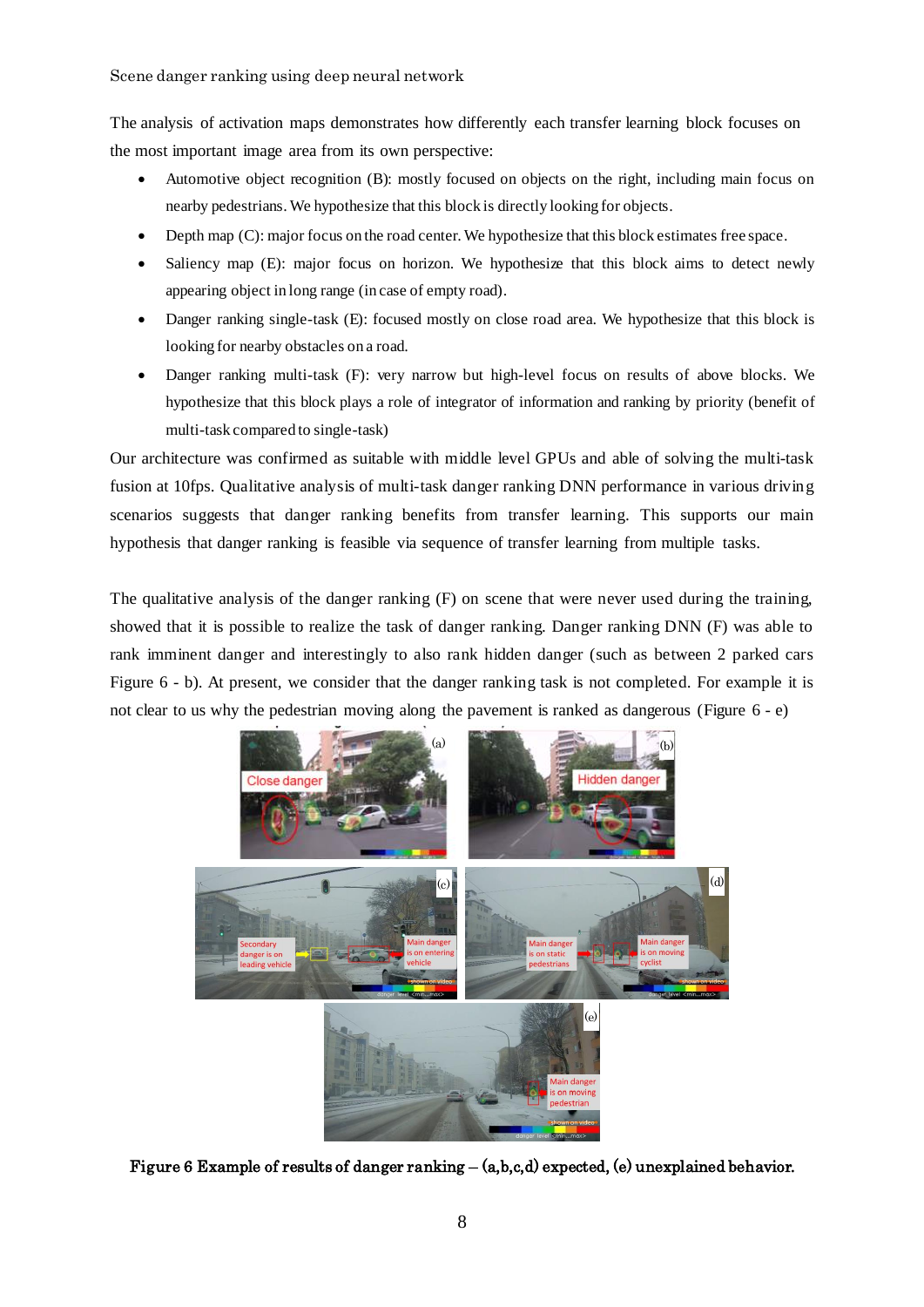Note that at present, we cannot provide quantitative figures on the performance because we have not defined yet how to efficiently evaluate 1 pixel click ground truth with the resulting dense pixel map.

# **Conclusion**

- This paper showed that it is feasible to reproduce by DNN subjectively rated information such as danger ranking. From our knowledge, it is the first DNN of its kind. It opens the possibility to drastically enhance the maneuver planning algorithms to be integrated in CAV.
- Qualitative analysis of multi-task danger ranking performance in various driving scenarios suggests that danger ranking benefits from transfer learning of information inspired from human reasoning.
- Initial version of danger ranking via multi-task fusion of transfer learning blocks was realized. FCN8s-Pyramid architecture was confirmed as suitable to be used with middle level GPUs and capable of solving the multi-task fusion of different blocks.
- The training method allowed us to confirm that dense danger map (each pixel of image) could be obtained from sparse input. This suggests that creating a training dataset of single pixel danger levels annotation per frame would be sufficient to rank the dangers, thus making this method scalable.
- We do not claim that danger ranking task is solved. We have demonstrated its feasibility. Despite the various tasks that are pending (integrate trajectory prediction, validate the labels of danger levels and aggregate more labels from many experts, process video instead of single frames), the major challenge that we are facing is to build a multi-disciplinary team combining multiple knowledges (deep learning, cognitive science, driving psychology, vehicle control) to strengthen our scientific choices.
- We are open to collaborations in this challenging domain, to make it happen...

## **References**

- <span id="page-8-2"></span>1. Cosatto E., Melving I. and Graf H. P. (2017). Multi-Modal Driving Danger Prediction System for Automobiles, NEC Laboratories America Inc., in Patent US2017023837A1. ([link](https://patents.google.com/patent/US20170293837A1/en?oq=US+2017%2f0293837))
- <span id="page-8-3"></span>2. Cordts, M., Omran, M., Ramos, S., Rehfeld, T., Enzweiler, M., Benenson, R., ... & Schiele, B. (2016). The cityscapes dataset for semantic urban scene understanding. In Proceedings of the IEEE conference on computer vision and pattern recognition (pp. 3213-3223).
- <span id="page-8-0"></span>3. Fairfield N, Furman V. (2017). Testing predictions for autonomous vehicles. Waymo Llc., in Patent WO2018009391A1. ([link](https://patents.google.com/patent/WO2018009391A1/en?oq=2018009391))
- <span id="page-8-1"></span>4. García, F., Escalera, A. D. L., Armingol, J. M., García, J., & Llinas, J. (2011). Fusion based safety application for pedestrian detection with danger estimation. In Proceedings of the 14th International Conference on Information Fusion (FUSION 2011). Chicago, Illinois, USA. IEEE. ([link](https://e-archivo.uc3m.es/bitstream/handle/10016/18442/fusion_FUSION_2011_ps.pdf?sequence=1))